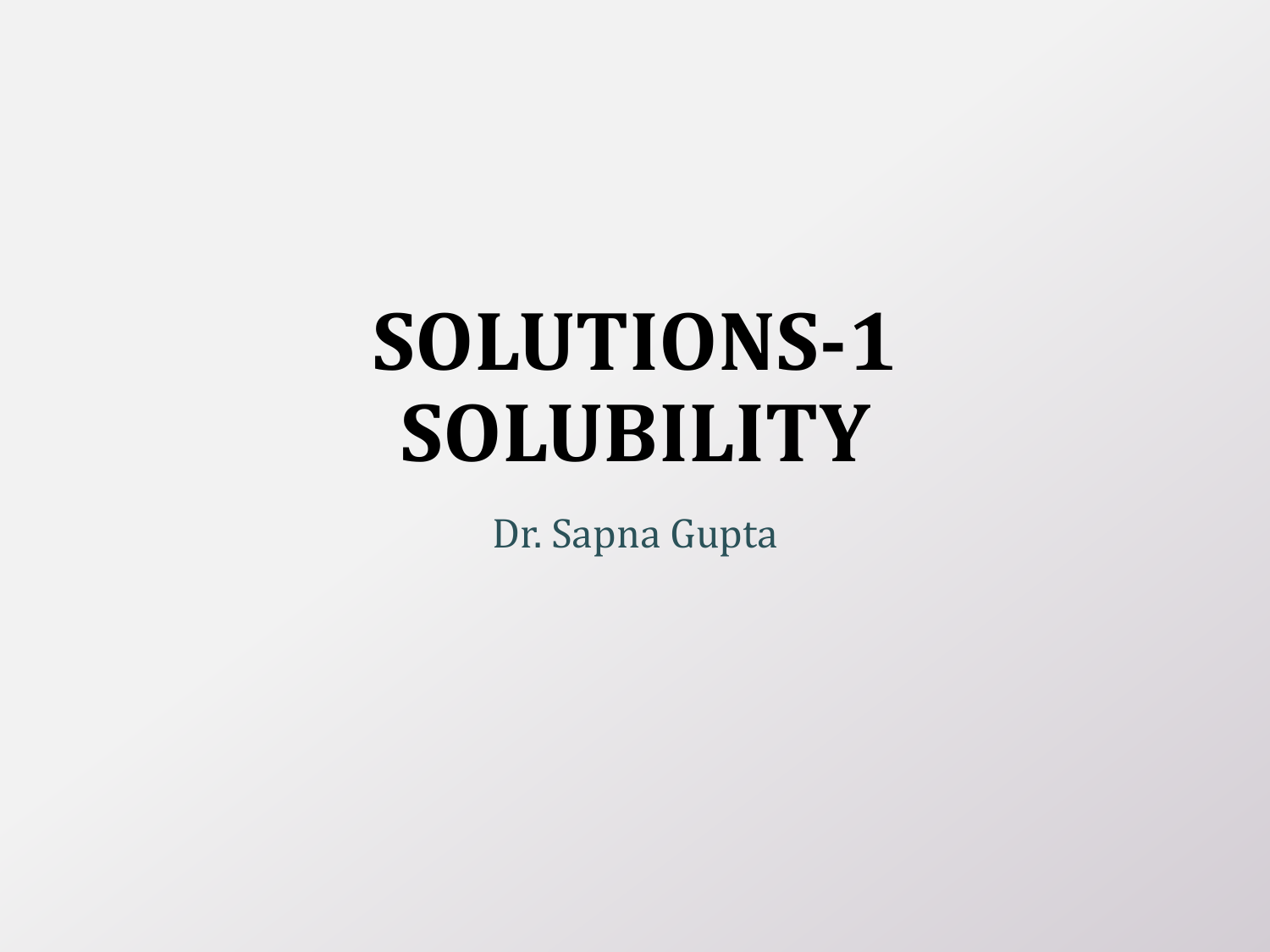#### **SOLUTIONS**

- Solutions = solvent (higher quantity) + solute (smaller quantity)
- Two substances that are soluble will look homogeneous; two substances that don't mix are immiscible and will look like heterogeneous mixtures.
- Solute and solvent can be of any phases.

| <b>TABLE 13.1</b><br><b>Types of Solutions</b> |         |                                    |                       |
|------------------------------------------------|---------|------------------------------------|-----------------------|
| Solute                                         | Solvent | <b>State of Resulting Solution</b> | <b>Example</b>        |
| Gas                                            | Gas     | $\operatorname{Gas}^*$             | Air                   |
| Gas                                            | Liquid  | Liquid                             | Carbonated water      |
| Gas                                            | Solid   | Solid                              | $H2$ gas in palladium |
| Liquid                                         | Liquid  | Liquid                             | Ethanol in water      |
| Liquid                                         | Solid   | Solid                              | Mercury in silver     |
| Solid                                          | Liquid  | Liquid                             | Saltwater             |
| Solid                                          | Solid   | Solid                              | Brass $(Cu/Zn)$       |

\*Gaseous solutions can only contain gaseous solutes.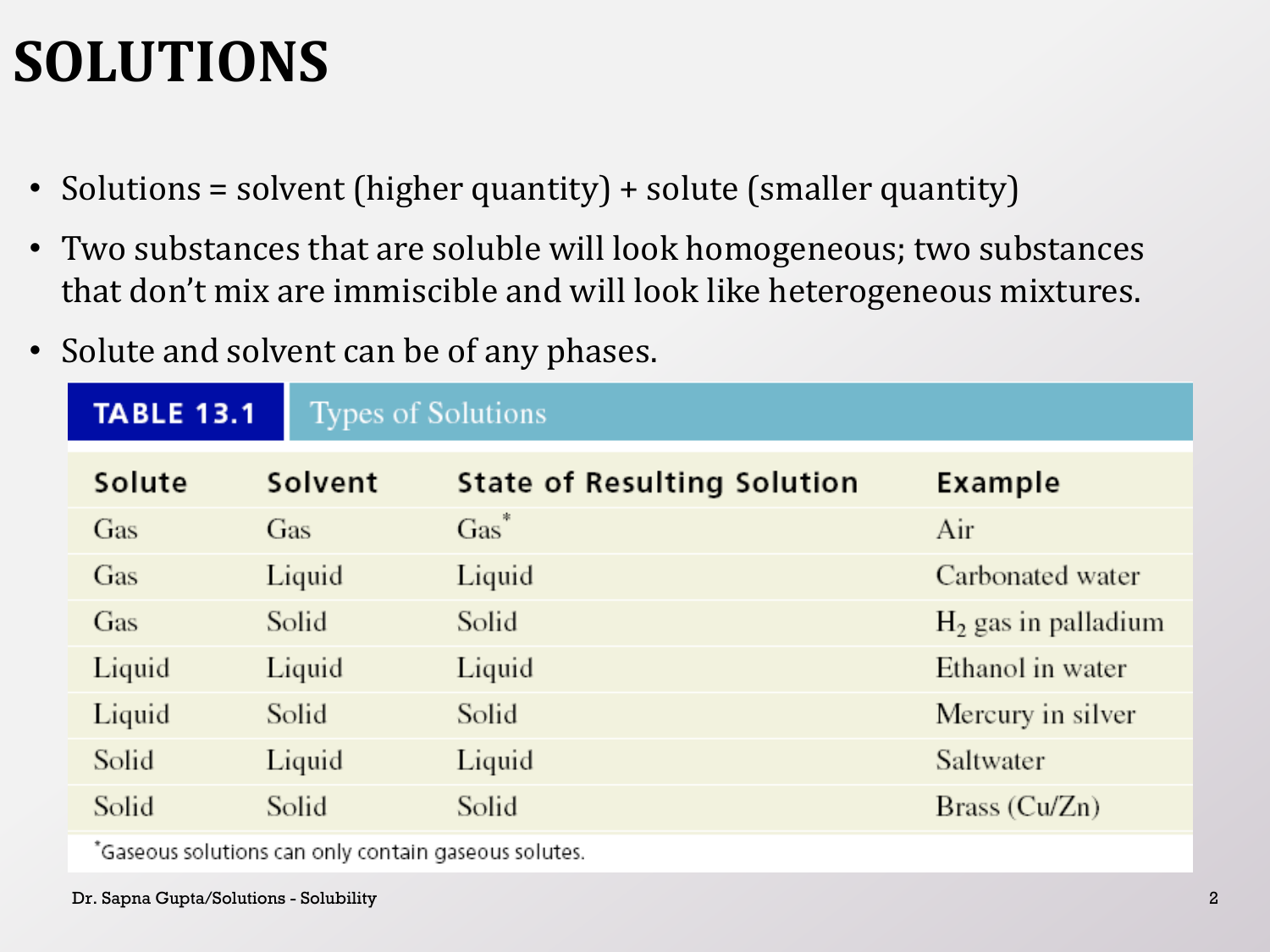# **TYPES OF SOLUTIONS**

- Dilute (unsaturated) small amount of solute in solvent. Its possible to dissolve more solute.
- Concentrated has more solute than dilute solution but not to the maximum solubility.
- Saturated maximum amount of solute at a given temperature (This amount is termed the solubility of the solute.)
- Supersaturated more solute than a saturated solution hence is an unstable condition. heat

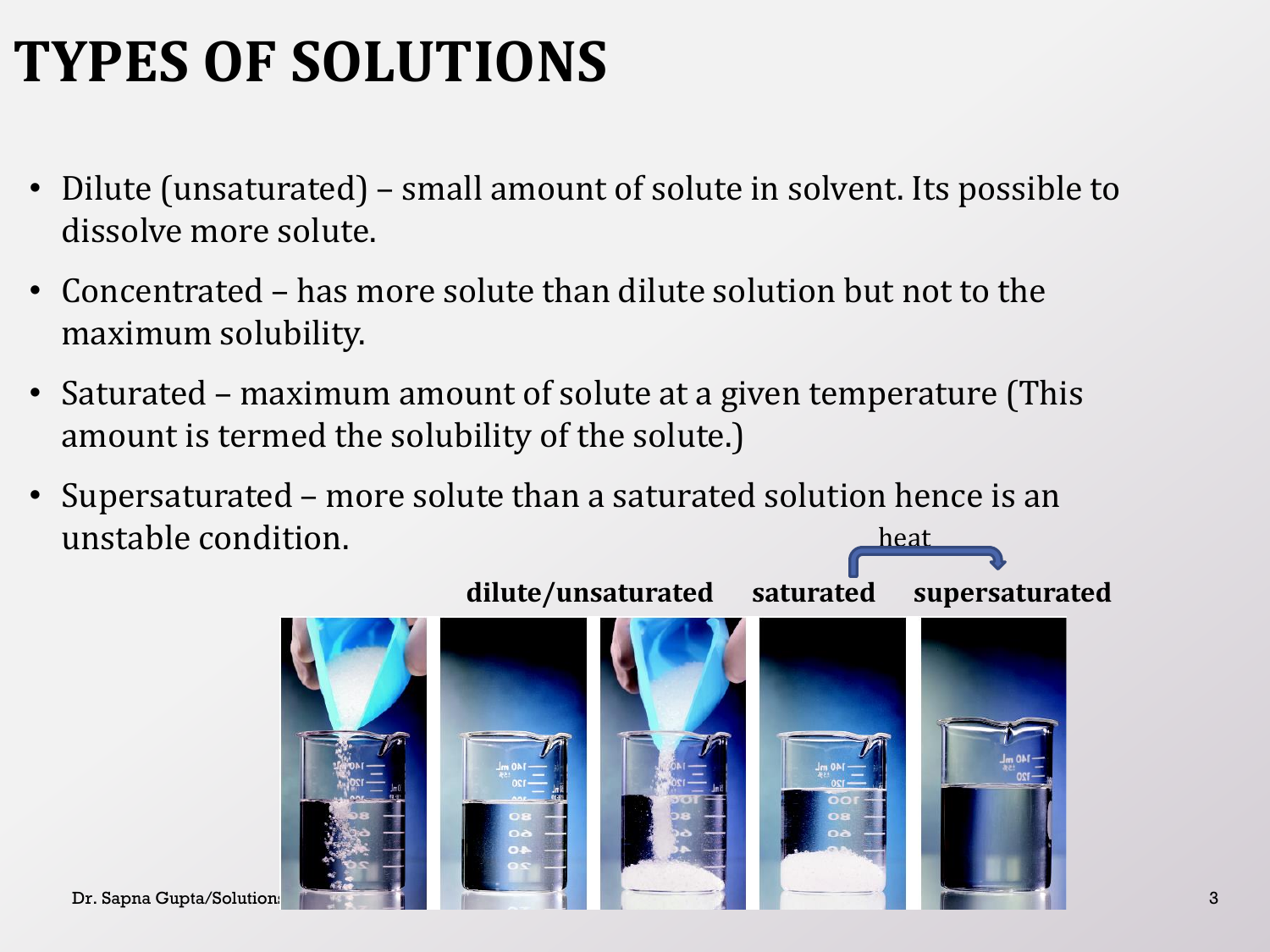# **IM FORCES IN SOLUTIONS**

- When solutions are formed IM forces are key.
- "LIKE DISSOLVES LIKE"
- Polar substances dissolve in polar solvents
- Non polar substances will not dissolve in polar solvents

 $H<sub>2</sub>O$  and  $CH<sub>3</sub>COCH<sub>3</sub>$  (soluble)

(soluble)  $H_2O$  and  $CH_2Cl_2$  (insoluble)

Both have dipole-dipole interactions dipole-dipole and dispersion forces

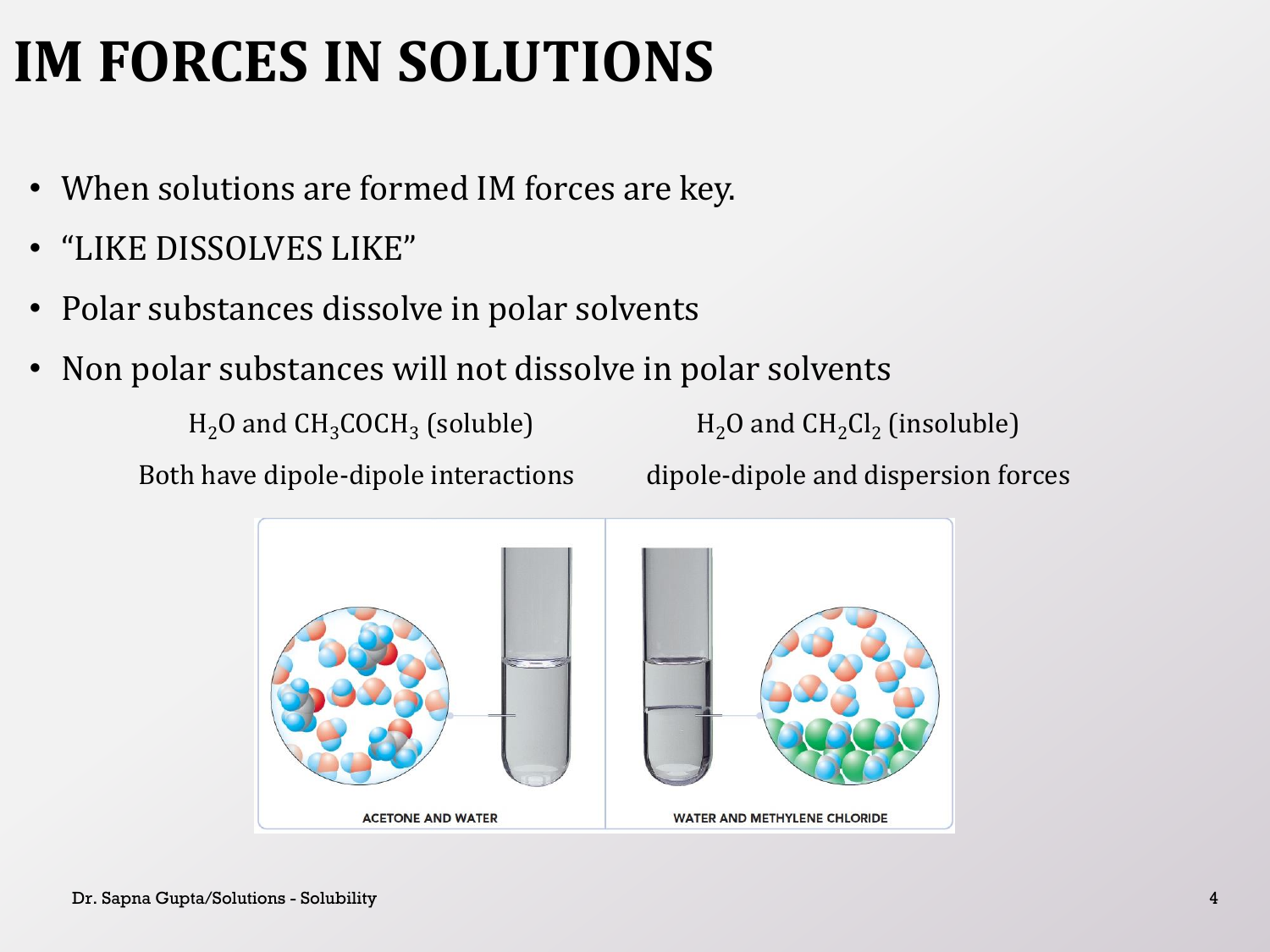#### **EXAMPLE: SOLUBILITY**

Problem: Identify the solute(s) and solvent(s) in the following solutions and indicate if they will be soluble in each other.

- a. 80 g of Cr and 5 g of Mo
- b. 5 g of MgCl<sub>2</sub> dissolved in 1000 g of  $H_2O$
- c. 39%  $\rm N_2$ , 41% Ar, and the rest  $\rm O_2$

Solution:

- a. The 5 g of Mo is the solute; the 80 g of Cr is the solvent. Both are metals – they can be mixed – form an alloy.
- b. MgCl $_2$  is the solute; H $_2$ O is the solvent.

 $\mathrm{MgCl}_{2}$  is ionic and water is polar so both will dissolve.

c.  $O_2$  and  $N_2$  are the solutes; Ar is the solvent.

All are non polar gases so they should form a mixture.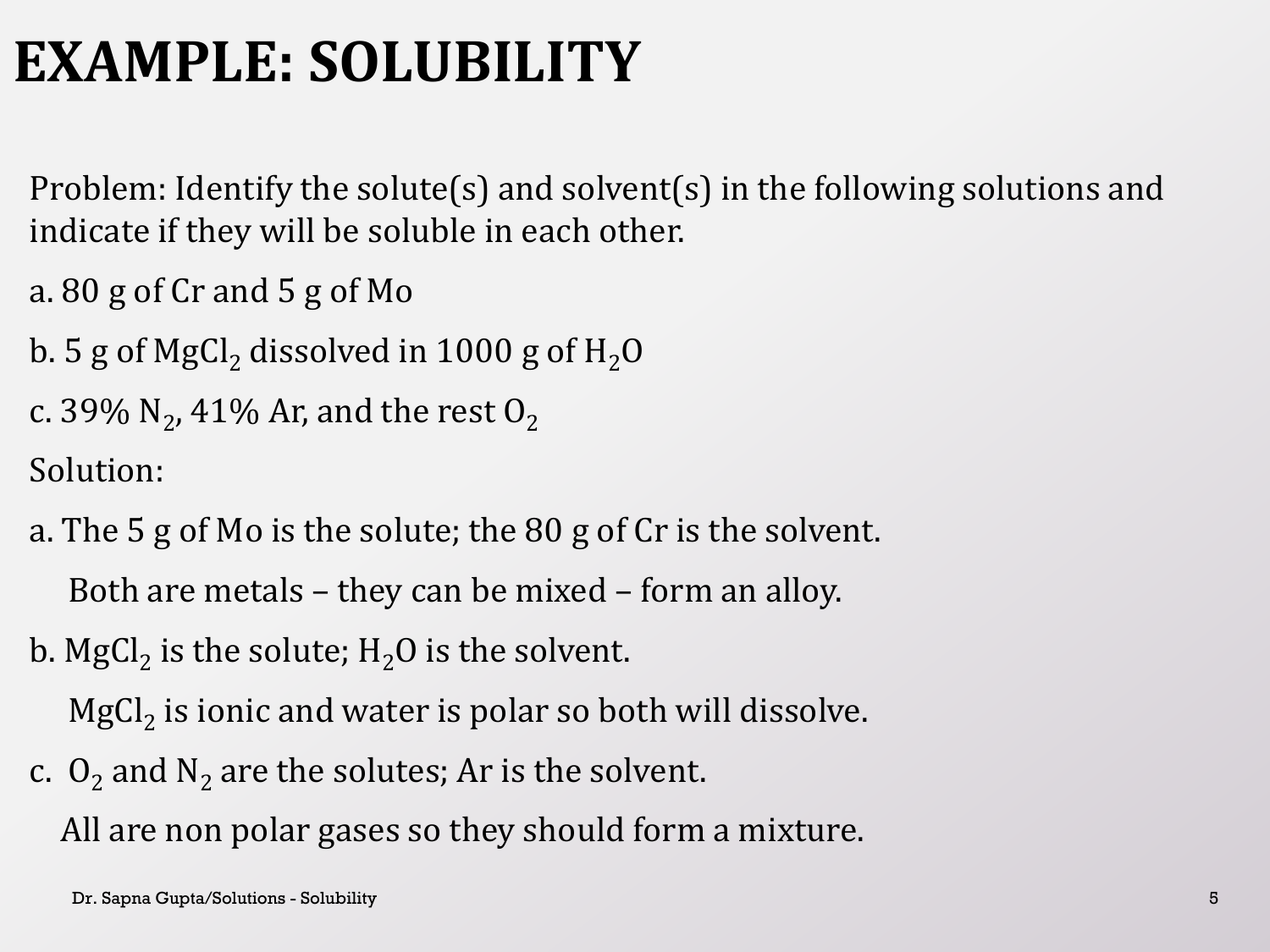#### **SOLUBILITY AND TEMPERATURE**

- In general solubility of a substance will increase with temperature.
- In most cases dissolving is an endothermic process so temp. of solution decreases with solubility – so increasing temp. increases solubility. (Cold packs are endothermic processes.)
- In cases where dissolving is an exothermic process, the solution needs to be cooled in order to increase solubility (e.g. NaOH in water) (Hot packs are exothermic processes).

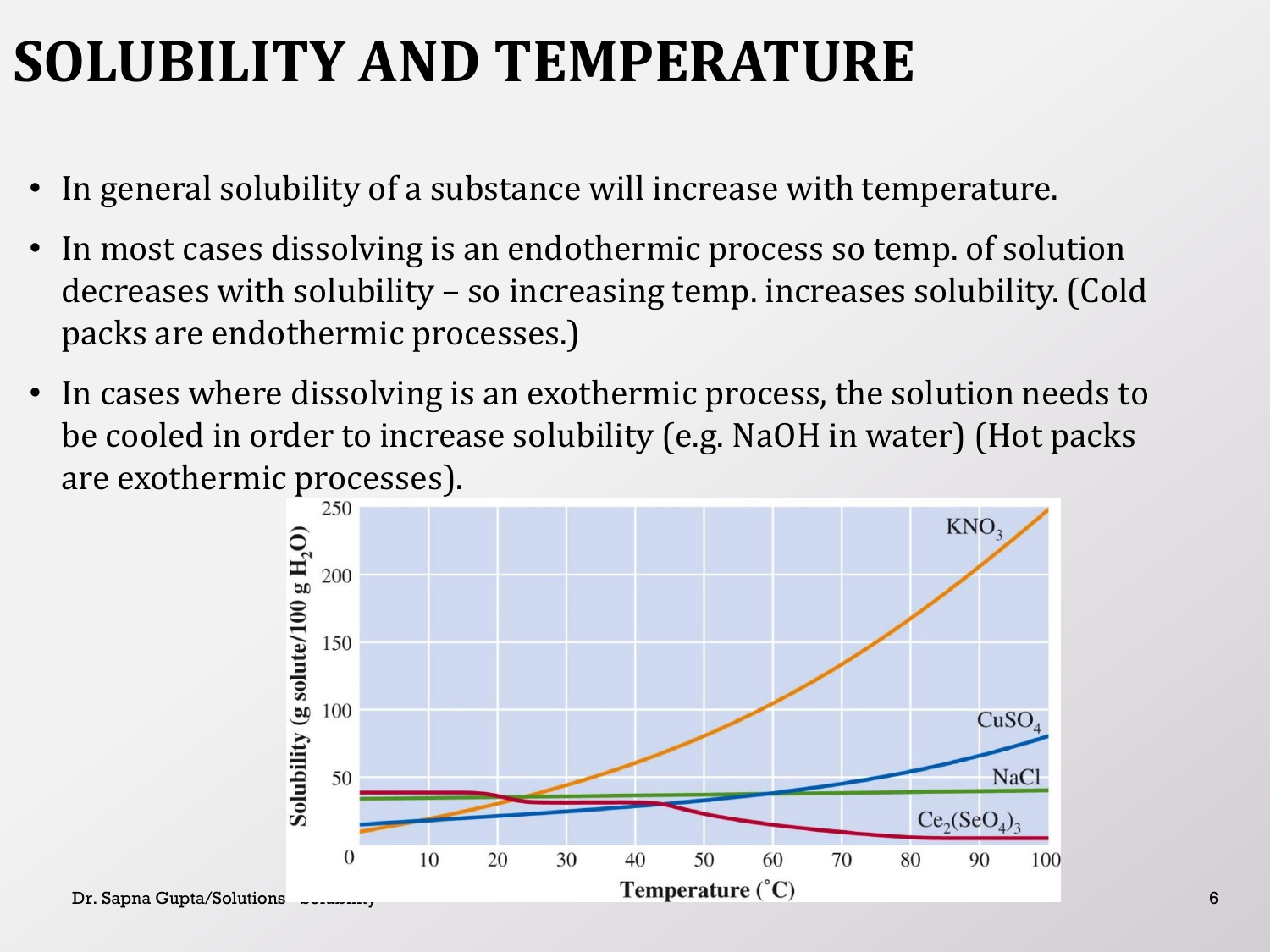# **SOLUBILITY AND GASES**

- Solubility depends on two conditions: pressure and temperature
- Henry's Law: solubility of gases increases with the partial pressure of the gas above the solution.
- The other aspect of gas solubility is:
- Solubility decreases with temperature.